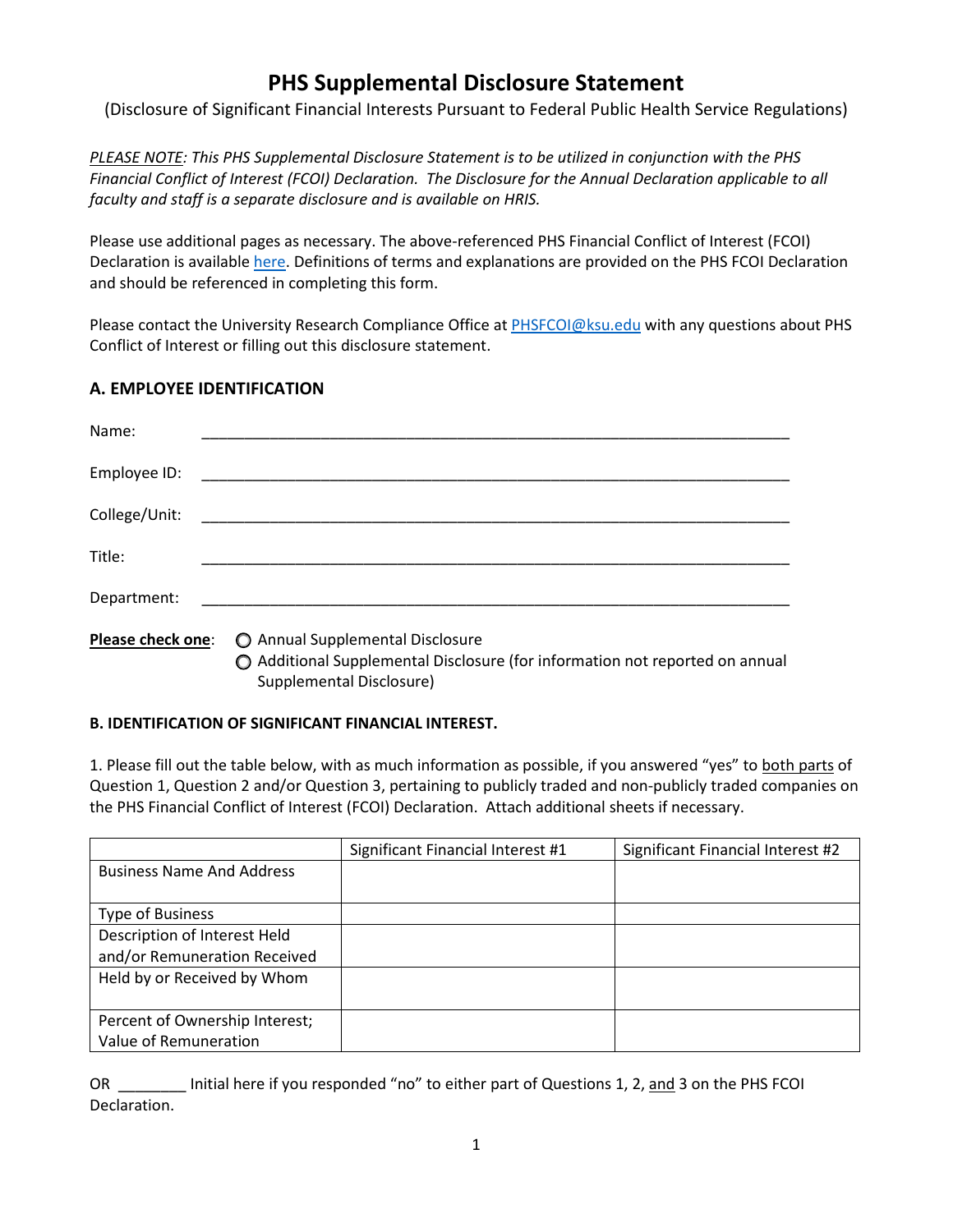2. Please fill out the table below to identify the income received related to an intellectual property interest if you answered "yes" to both questions under Question 4 on the PHS Financial Conflict of Interest (FCOI) Declaration. Attach additional pages if necessary.

|                                  | Significant Financial Interest #1 | Significant Financial Interest #2 |
|----------------------------------|-----------------------------------|-----------------------------------|
| <b>Business Name And Address</b> |                                   |                                   |
|                                  |                                   |                                   |
| <b>Type of Business</b>          |                                   |                                   |
|                                  |                                   |                                   |
| Description of Intellectual      |                                   |                                   |
| Property Interest                |                                   |                                   |
| Held by or Received by           |                                   |                                   |
| Whom                             |                                   |                                   |
| Value of Interest and Income     |                                   |                                   |
| or Royalties Received            |                                   |                                   |

OR \_\_\_\_\_\_\_\_ Initial here if you responded "no" to either part of Question 4 on the PHS FCOI Declaration.

3. Please fill out the Sponsored and Reimbursed Travel Form if you answered "yes" to the second part of Question 5 on the PHS Financial Conflict of Interest (FCOI) Declaration. You must fill out this form each time you have sponsored or reimbursed travel. See the PHS FCOI Declaration for definitions of sponsored and reimbursed travel AND for exemptions from reporting sponsored and reimbursed travel.

OR \_\_\_\_\_\_\_\_\_ Initial here if you responded "no" to either part of Question 5 on the PHS FCOI Declaration.

## **C. IDENTIFICATION OF PERCEIVED, POTENTIAL OR ACTUAL CONFLICT OF INTEREST.**

- (1) Identify the relevant Public Health Service grant, cooperative agreement, or contract research that may be affected in the conduct, design or reporting of such research, by the financial or ownership interest that you, your spouse, and/or dependent children hold or receive that you identified in the preceding subsection.
- (2) Describe any potential, perceived, or actual conflict of interest that you or a third-party may perceive to exist and the relevant circumstances and factors.
- (3) Explain how these interests relate, or appear to relate, to your Institutional Responsibilities (see PPM [4090](https://www.k-state.edu/policies/ppm/4000/PPM-4090.pdf) for definition).
- (4) If you do not believe any potential, perceived, or actual conflict of interest exists based on the information disclosed above, please explain.
- (5) Please review PPM 4090.020 and .050 for definitions and guidelines for determining whether a significant financial interest should be considered a Financial Conflict of Interest, prior to completing.